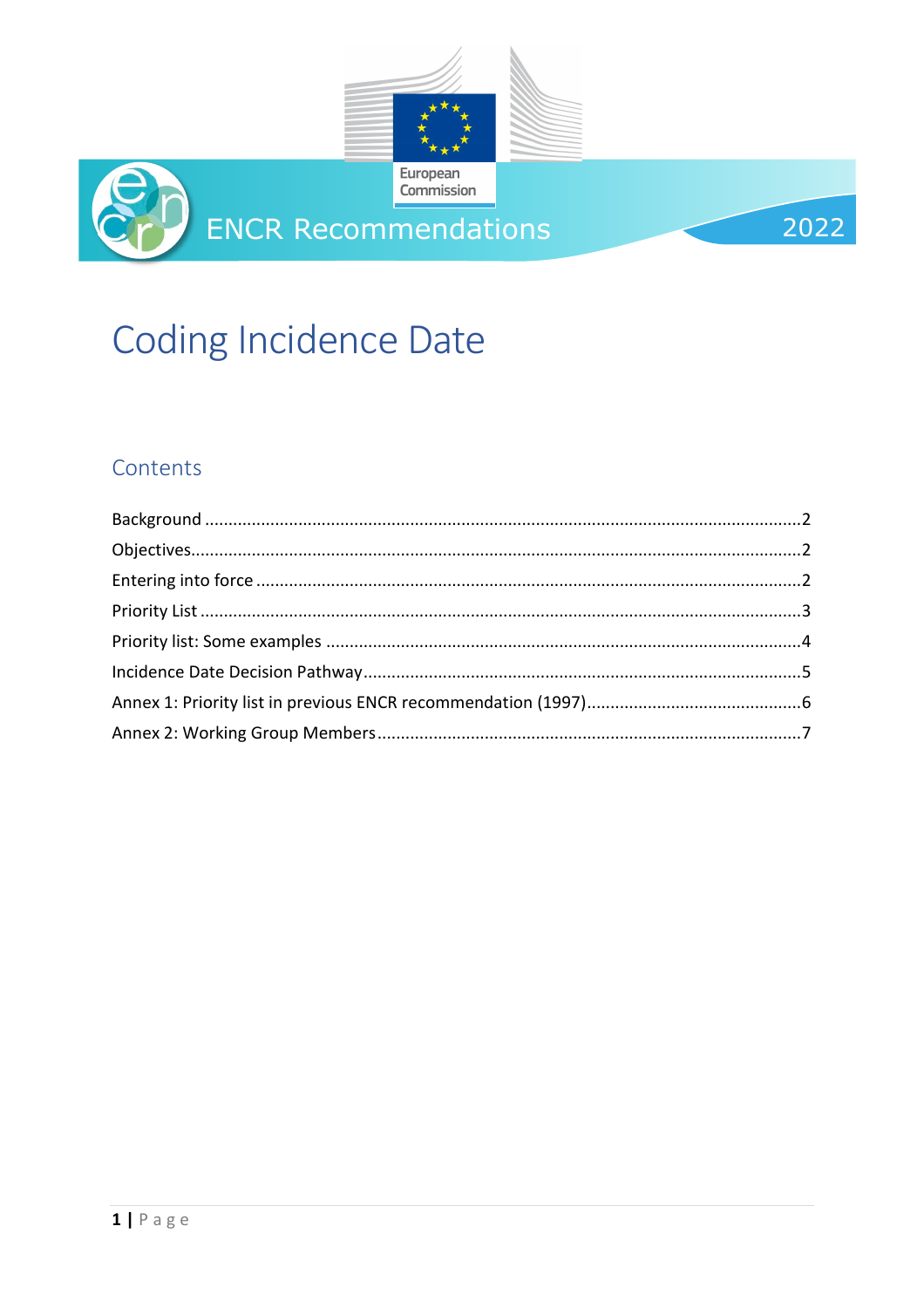

## <span id="page-1-0"></span>Background

There was both anecdotal and empirical evidence of inconsistency in the application and interpretation of the ENCR incidence date priority list.<sup>[1](#page-1-3)</sup> In particular, there was a need for clarification to incorporate modern diagnostic methodsincluding new imaging and laboratory tests.

## <span id="page-1-1"></span>**Objectives**

- Revision of the priority list for incidence date to incorporate modern diagnostic methods, including but not limited to flow cytometry, molecular testing, screening tests and new radiological/imaging techniques.
- The revision should not preclude comparison of survival estimates with tumours registered using the existing priority list, to ensure comparability with historical data.
- Clarify the interpretation of the priority list.

## <span id="page-1-2"></span>Entering into force

The new ENCR Priority list to determine Incidence Date is published on the website on the (15-03-2022). It is recommended to use this priority list for new cancer diagnoses from the incidence year 2022 onwards.

<span id="page-1-3"></span><sup>&</sup>lt;sup>1</sup> Eden M, Harrison S, Griffin M, Lambe M, Pettersson D, Gavin A, et al. Impact of variation in cancer registration practice on observed international cancer survival differences between International Cancer Benchmarking Partnership (ICBP) jurisdictions. Cancer Epidemiol. 2019 Feb; 58: 184–92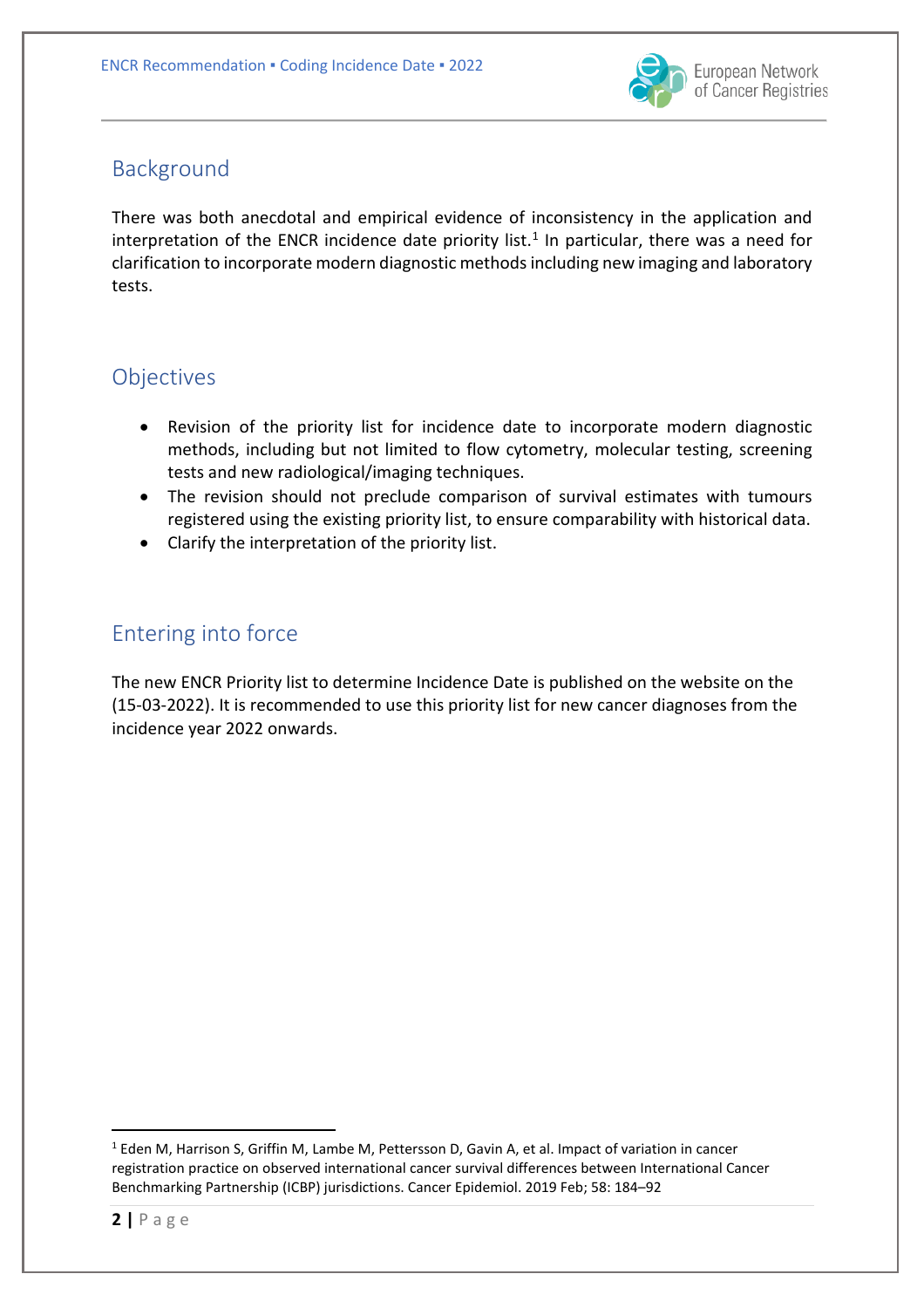

### <span id="page-2-0"></span>Priority List

Changes to the previous list<sup>[2](#page-2-1)</sup> are in *italic*. The priority list of the previous ENCR recommendation from 1995 (revised in 1997) is also in Annex 1.

The date of the first event (of the 7 listed below) to occur chronologically should be chosen as incidence date. If an event of higher priority occurs within three months of the date initially chosen, the date of the higher priority event should take precedence.

Order of declining priority:

- 1. Date of first histological or cytological *(including flow cytometry, liquid biopsy)* confirmation of this malignancy (with the exception of histology or cytology at autopsy). This date should be, in the following order:
	- a) date when the specimen was taken
	- b) date specimen received by pathologist
	- c) date of the pathology report.
- 2. *Date of first positive genomic/molecular test diagnostic of this malignancy (see examples)*
- 3. Date of admission to the hospital because of this malignancy.
- 4. When evaluated at an outpatient clinic only: date of first consultation at the outpatient clinic because of this malignancy.
- 5. *Date of diagnosis, other than 1, 2, 3 or 4, for example:* 
	- *a) date of first positive tumour marker test diagnostic for this malignancy*
	- *b) date of first imaging (includes PET, CT or MRI) diagnostic for this malignancy*
	- *c) date of multidisciplinary team meeting (MDT) for this malignancy.*
- 6. Date of death, if no other information is available other than the fact that the patient has died because of a malignancy.
- 7. Date of death, if the malignancy is discovered at autopsy.

Whichever date is selected, the date of incidence should not be later than the date of the start of the treatment, or the decision not to treat, or the date of death. The choice of the date of incidence does not determine the coding of the item "basis of diagnosis".

<span id="page-2-1"></span> <sup>2</sup> Pheby D, Martinez C, Roumagnac M, Schouten L. Recommendations for coding Incidence Date. ENCR; 1997. <https://encr.eu/sites/default/files/pdf/incideng.pdf>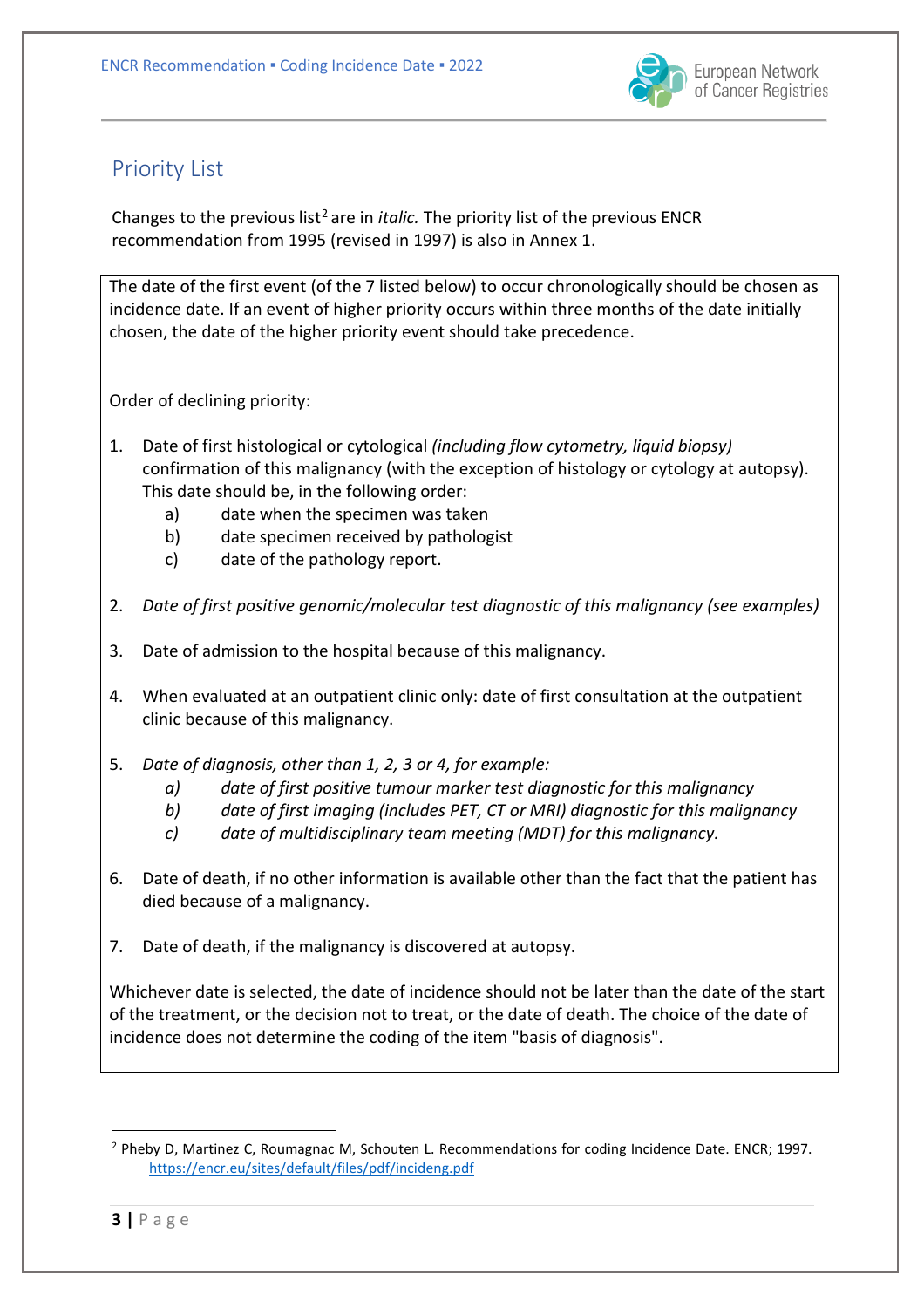

## <span id="page-3-0"></span>Priority list: Some examples

#### **2.** *Date of first positive genomic/molecular test diagnostic of this malignancy*

Examples of molecular tests that could be used to define incidence date

- T-cell receptor rearrangement T-cell lymphoma
- BCR-ABL fusion gene (Philadelphia chromosome) Chronic myeloid leukemia, acute lymphoblastic leukemia, and acute myelogenous leukemia
- JAK2 gene mutation myeloproliferative neoplasms
- PML/RARα fusion gene Acute promyelocytic leukaemia
- Circulating tumour DNA (ctDNA) as part of diagnosis and cancer screening in future

#### **5. Date of diagnosis, other than 1, 2, 3 or 4, for example:**

*a) date of first positive tumour marker test diagnostic for this malignancy*

#### **Examples**

- AFP in liver cancer
- Calcitonin in medullary thyroid carcinoma
- Chromogranin A in neuroendocrine tumours
- …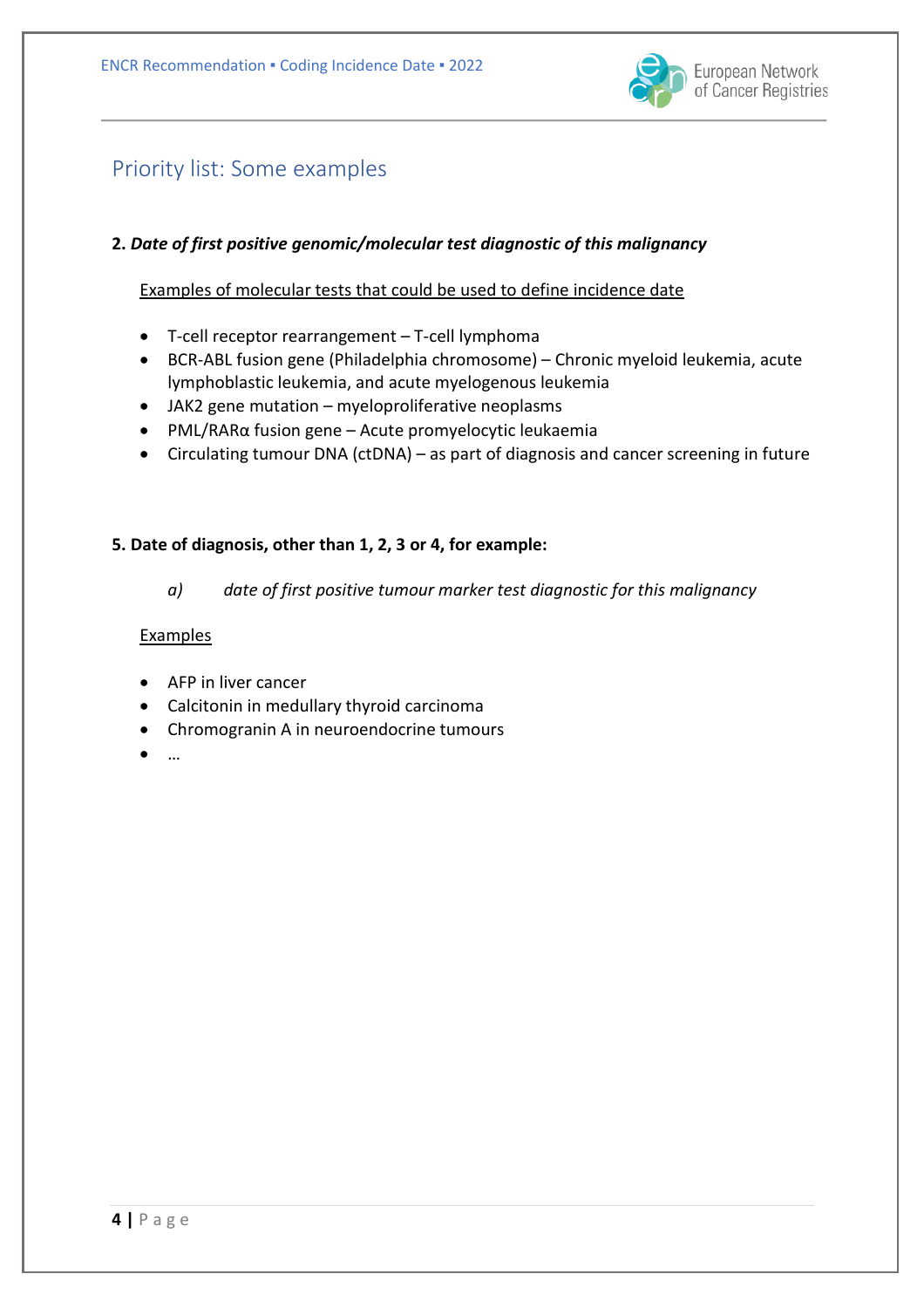

## <span id="page-4-0"></span>Incidence Date Decision Pathway

The proposed priority list can be used in conjunction with the incidence date decision pathway to provide clarification on how the rules should be interpreted.

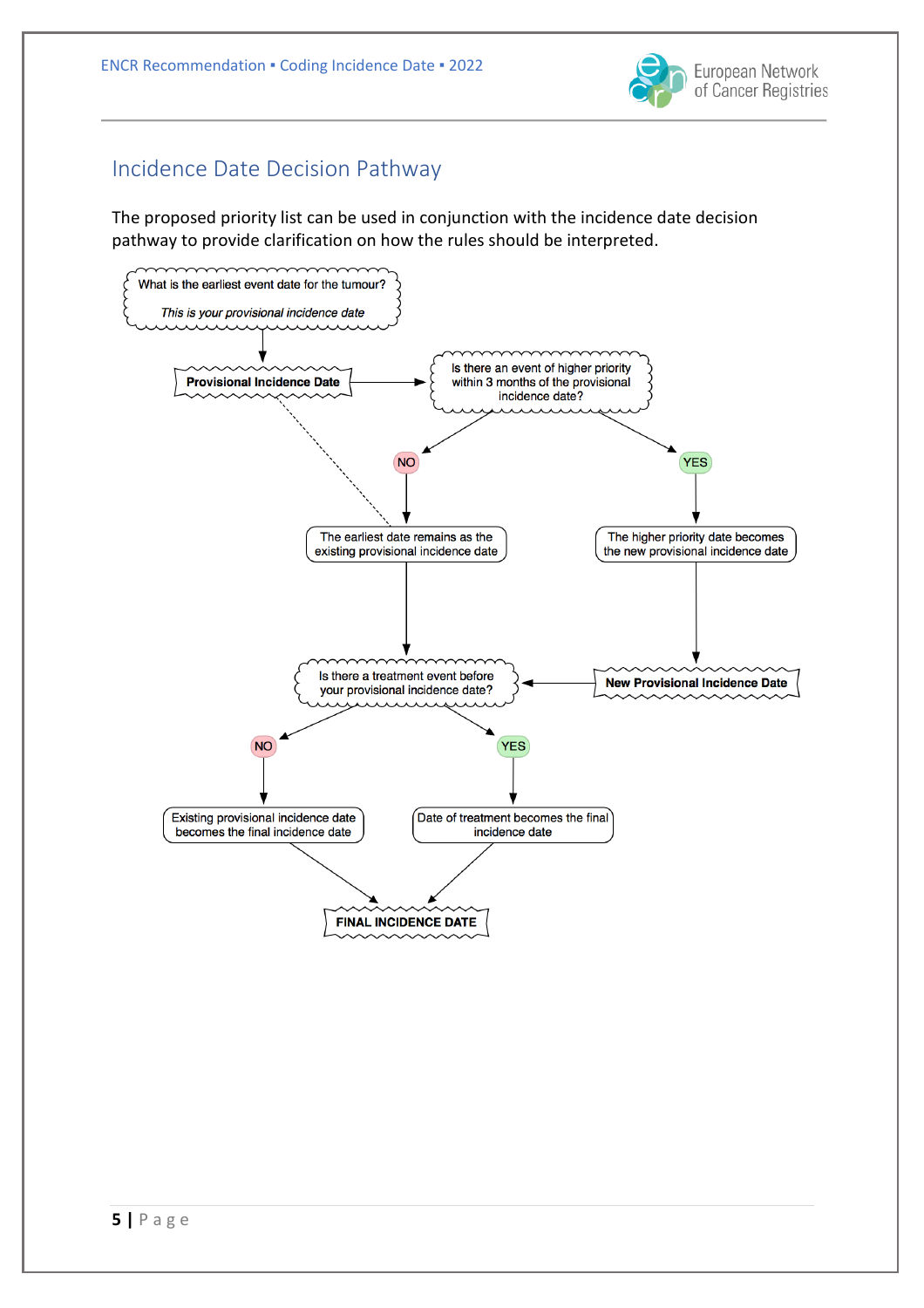

European Network of Cancer Registries

## <span id="page-5-0"></span>Annex 1: Priority list in previous ENCR recommendation (1997)

The date of the first event (of the six listed below) to occur chronologically should be chosen as incidence date. If an event of higher priority occurs within three months of the date initially chosen, the date of the higher priority event should take precedence.

Order of declining priority:

1. Date of first histological or cytological confirmation of this malignancy (with the exception of histology or cytology at autopsy). This date should be, in the following order:

- a) date when the specimen was taken (biopsy)
- b) date of receipt by the pathologist
- c) date of the pathology report.

2. Date of admission to the hospital because of this malignancy.

3. When evaluated at an outpatient clinic only: date of first consultation at the outpatient clinic because of this malignancy.

4. Date of diagnosis, other than 1, 2 or 3.

5. Date of death, if no information is available other than the fact that the patient has died because of a malignancy.

6. Date of death, if the malignancy is discovered at autopsy.

Whichever date is selected, the date of incidence should not be later than the date of the start of the treatment, or decision not to treat, or date of death. The choice of the date of incidence does not determine the coding of the item "basis of diagnosis".